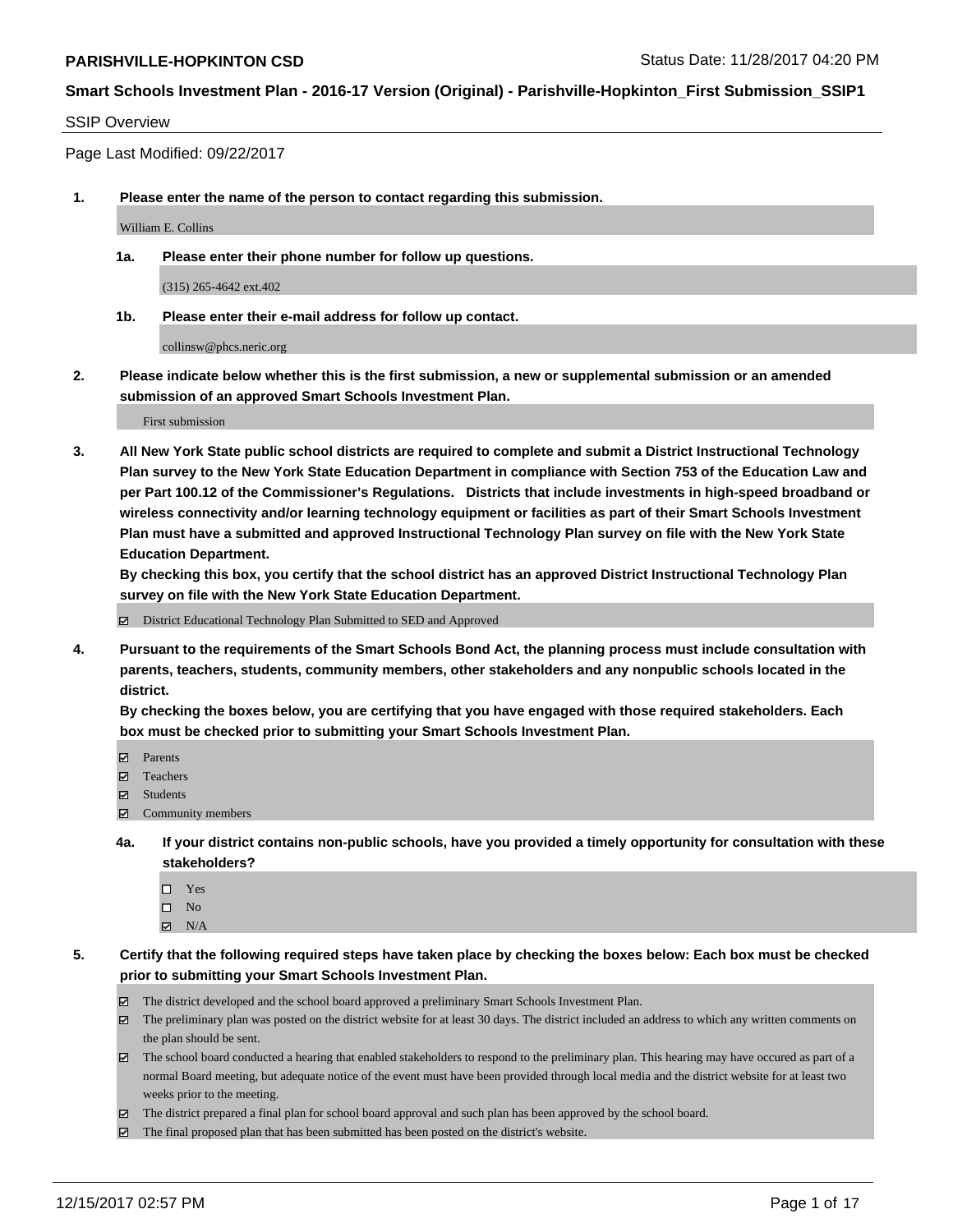#### SSIP Overview

Page Last Modified: 09/22/2017

**5a. Please upload the proposed Smart Schools Investment Plan (SSIP) that was posted on the district's website, along with any supporting materials. Note that this should be different than your recently submitted Educational Technology Survey. The Final SSIP, as approved by the School Board, should also be posted on the website and remain there during the course of the projects contained therein.**

PHCS PrelimApprovalSSIPPurchaseProposal1PublicNotice.docx PHCS PrelimApprovalSSIPPurchaseProposal1PublicNotice - 2 (2016).docx PHCS\_PrelimApprovalSSIPPurchaseProposal1PublicNotice\_-\_2-1\_(2016).docx

**5b. Enter the webpage address where the final Smart Schools Investment Plan is posted. The Plan should remain posted for the life of the included projects.**

http://www.phcs.neric.org/tech

**6. Please enter an estimate of the total number of students and staff that will benefit from this Smart Schools Investment Plan based on the cumulative projects submitted to date.**

480

**7. An LEA/School District may partner with one or more other LEA/School Districts to form a consortium to pool Smart Schools Bond Act funds for a project that meets all other Smart School Bond Act requirements. Each school district participating in the consortium will need to file an approved Smart Schools Investment Plan for the project and submit a signed Memorandum of Understanding that sets forth the details of the consortium including the roles of each respective district.**

 $\Box$  The district plans to participate in a consortium to partner with other school district(s) to implement a Smart Schools project.

**8. Please enter the name and 6-digit SED Code for each LEA/School District participating in the Consortium.**

| <b>Partner LEA/District</b> | ISED BEDS Code |
|-----------------------------|----------------|
| (No Response)               | (No Response)  |

**9. Please upload a signed Memorandum of Understanding with all of the participating Consortium partners.**

(No Response)

**10. Your district's Smart Schools Bond Act Allocation is:**

\$567,936

**11. Enter the budget sub-allocations by category that you are submitting for approval at this time. If you are not budgeting SSBA funds for a category, please enter 0 (zero.) If the value entered is \$0, you will not be required to complete that survey question.**

|                                              | Sub-        |
|----------------------------------------------|-------------|
|                                              | Allocations |
| <b>School Connectivity</b>                   | 47,000      |
| <b>Connectivity Projects for Communities</b> | 0           |
| Classroom Technology                         | 135,000     |
| Pre-Kindergarten Classrooms                  | $\Omega$    |
| Replace Transportable Classrooms             |             |
| <b>High-Tech Security Features</b>           | 83,400      |
| Totals:                                      | 265,400     |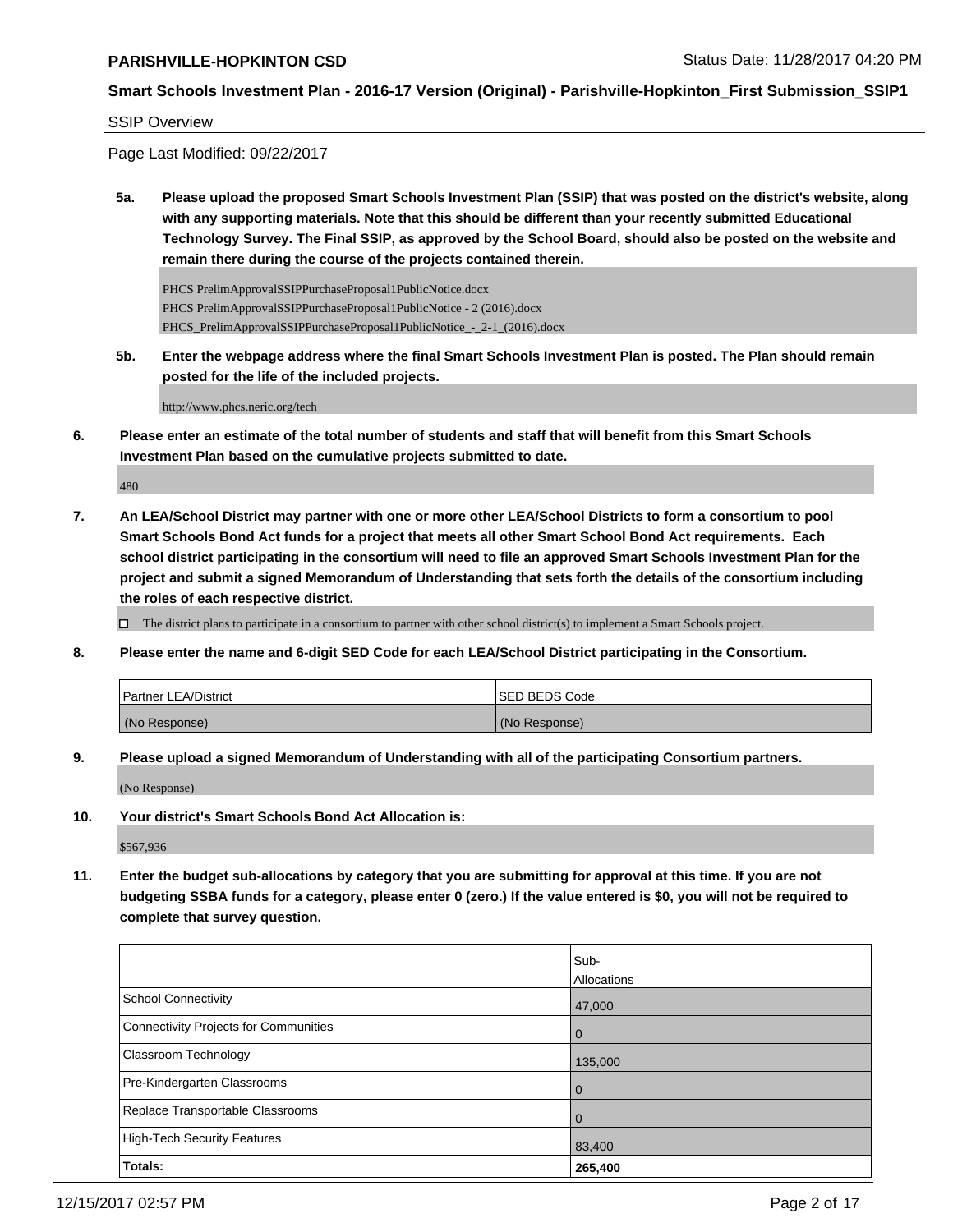## School Connectivity

Page Last Modified: 09/22/2017

- **1. In order for students and faculty to receive the maximum benefit from the technology made available under the Smart Schools Bond Act, their school buildings must possess sufficient connectivity infrastructure to ensure that devices can be used during the school day. Smart Schools Investment Plans must demonstrate that:**
	- **sufficient infrastructure that meets the Federal Communications Commission's 100 Mbps per 1,000 students standard currently exists in the buildings where new devices will be deployed, or**
	- **is a planned use of a portion of Smart Schools Bond Act funds, or**
	- **is under development through another funding source.**

**Smart Schools Bond Act funds used for technology infrastructure or classroom technology investments must increase the number of school buildings that meet or exceed the minimum speed standard of 100 Mbps per 1,000 students and staff within 12 months. This standard may be met on either a contracted 24/7 firm service or a "burstable" capability. If the standard is met under the burstable criteria, it must be:**

**1. Specifically codified in a service contract with a provider, and**

**2. Guaranteed to be available to all students and devices as needed, particularly during periods of high demand, such as computer-based testing (CBT) periods.**

**Please describe how your district already meets or is planning to meet this standard within 12 months of plan submission.**

The School District has 445 students. We have contacted our broadband provider, NERIC, and increased broad band from 40Mb to 60Mb. The District is currently at about a 39Mb peak usage, but with the planned increase in devices and wireless access points, we will increase our broadband capacity in the Fall of 2017 to 80Mb. This will be accomplished through our existing contract through NERIC.

- **1a. If a district believes that it will be impossible to meet this standard within 12 months, it may apply for a waiver of this requirement, as described on the Smart Schools website. The waiver must be filed and approved by SED prior to submitting this survey.**
	- By checking this box, you are certifying that the school district has an approved waiver of this requirement on file with the New York State Education Department.
- **2. Connectivity Speed Calculator (Required)**

|                         | Number of<br>Students | Multiply by<br>100 Kbps | Divide by 1000 Current Speed<br>to Convert to<br>Required<br>Speed in Mb | lin Mb | <b>Expected</b><br>Speed to be<br>Attained Within Required<br>12 Months | Expected Date<br>When<br>Speed Will be<br>Met |
|-------------------------|-----------------------|-------------------------|--------------------------------------------------------------------------|--------|-------------------------------------------------------------------------|-----------------------------------------------|
| <b>Calculated Speed</b> | 445                   | 44.500                  | 44.5                                                                     | 60     | 80                                                                      | <b>Fall 2017</b>                              |

## **3. Describe how you intend to use Smart Schools Bond Act funds for high-speed broadband and/or wireless connectivity projects in school buildings.**

We intend to use a portion of the Smart Schools Bond Act funds to improve our wireless internet in the building by increasing the number of wireless access points to include one WAP in each instructional room in the building. The wiring is in place and we need to terminate the WAP's in the classroom. We will have our BOCES technician terminate the WAPs.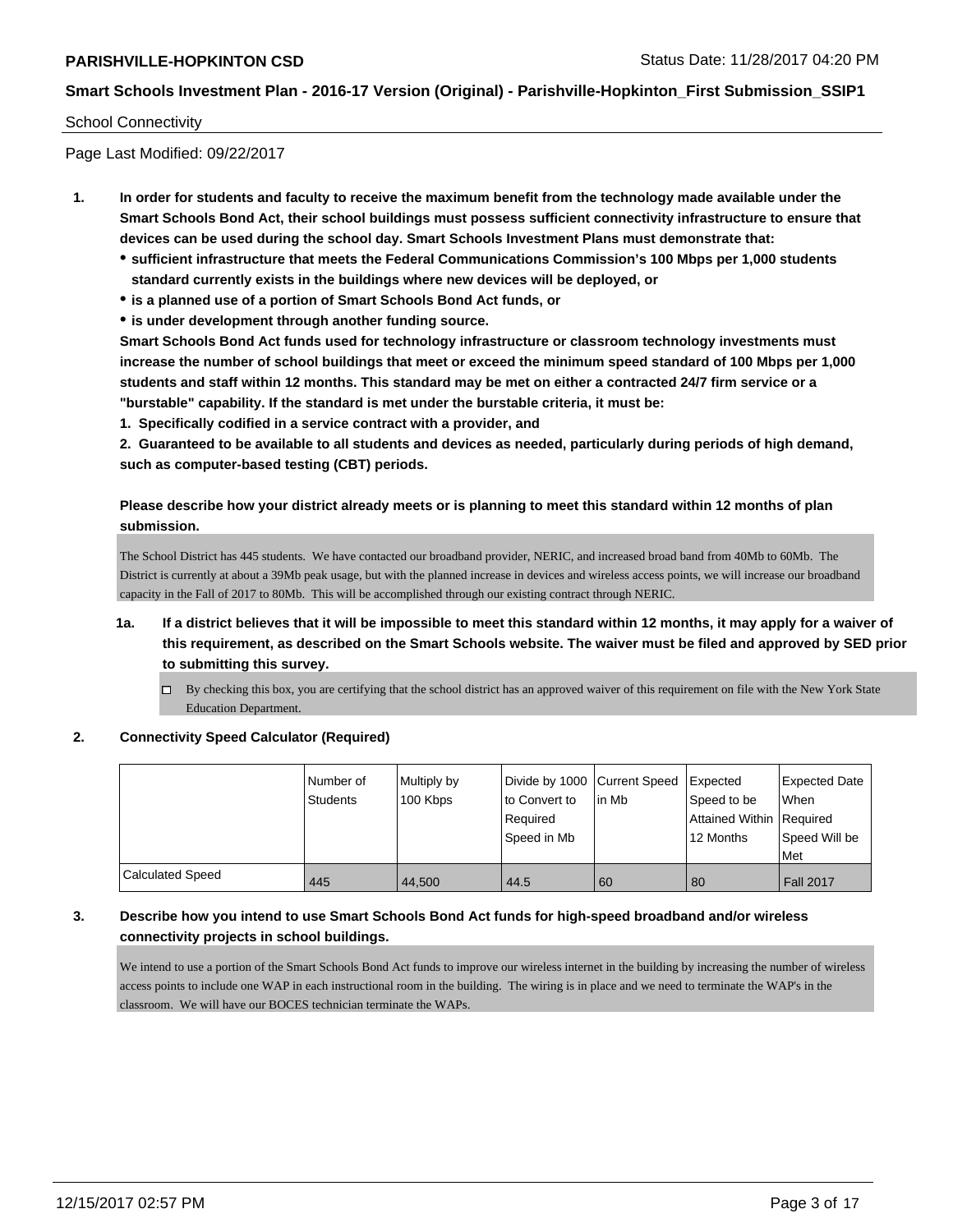#### School Connectivity

Page Last Modified: 09/22/2017

**4. Describe the linkage between the district's District Instructional Technology Plan and the proposed projects. (There should be a link between your response to this question and your response to Question 1 in Part E. Curriculum and Instruction "What are the district's plans to use digital connectivity and technology to improve teaching and learning?)**

The increase in wireless access points and POE switches provided through this submission is in preparation for the roll out of a one to one computer to student program. With a one to one environment, our teachers will use the Google for Education platforms to deliver instruction in a way that our students are now prepared to receive. Our teachers have been training for the past two years for integrating technology into their instruction and they are now ready for the district to roll out this program. We are lacking the local funds to purchase the switches, WAPs, and Chromebooks, and approval of this SSIP will allow us to move forward with integrating technology into our instruction.

**5. If the district wishes to have students and staff access the Internet from wireless devices within the school building, or in close proximity to it, it must first ensure that it has a robust Wi-Fi network in place that has sufficient bandwidth to meet user demand.**

**Please describe how you have quantified this demand and how you plan to meet this demand.**

We measured our current monthly usage and were utilizing our 40MB current bandwidth. We have approached NERIC to increase that bandwidth to 60Mb. We also realize the need for a WAP in each instructional area to ensure that there is uninterrupted internet service for our students and staff. The request in the proposal for wireless access points and POE switches address this need.

**6. As indicated on Page 5 of the guidance, the Office of Facilities Planning will have to conduct a preliminary review of all capital projects, including connectivity projects.**

**Please indicate on a separate row each project number given to you by the Office of Facilities Planning.**

| <b>Project Number</b> |  |
|-----------------------|--|
| 51-25-01-04-0-003-BA  |  |

**7. Certain high-tech security and connectivity infrastructure projects may be eligible for an expedited review process as determined by the Office of Facilities Planning.**

**Was your project deemed eligible for streamlined review?**

Yes

**7a. Districts that choose the Streamlined Review Process will be required to certify that they have reviewed all installations with their licensed architect or engineer of record and provide that person's name and license number. The licensed professional must review the products and proposed method of installation prior to implementation and review the work during and after completion in order to affirm that the work was codecompliant, if requested.**

I certify that I have reviewed all installations with a licensed architect or engineer of record.

**8. Include the name and license number of the architect or engineer of record.**

| Name          | License Number |
|---------------|----------------|
| James R. King | 15925          |

**9. If you are submitting an allocation for School Connectivity complete this table. Note that the calculated Total at the bottom of the table must equal the Total allocation for this category that you entered in the SSIP Overview overall budget.**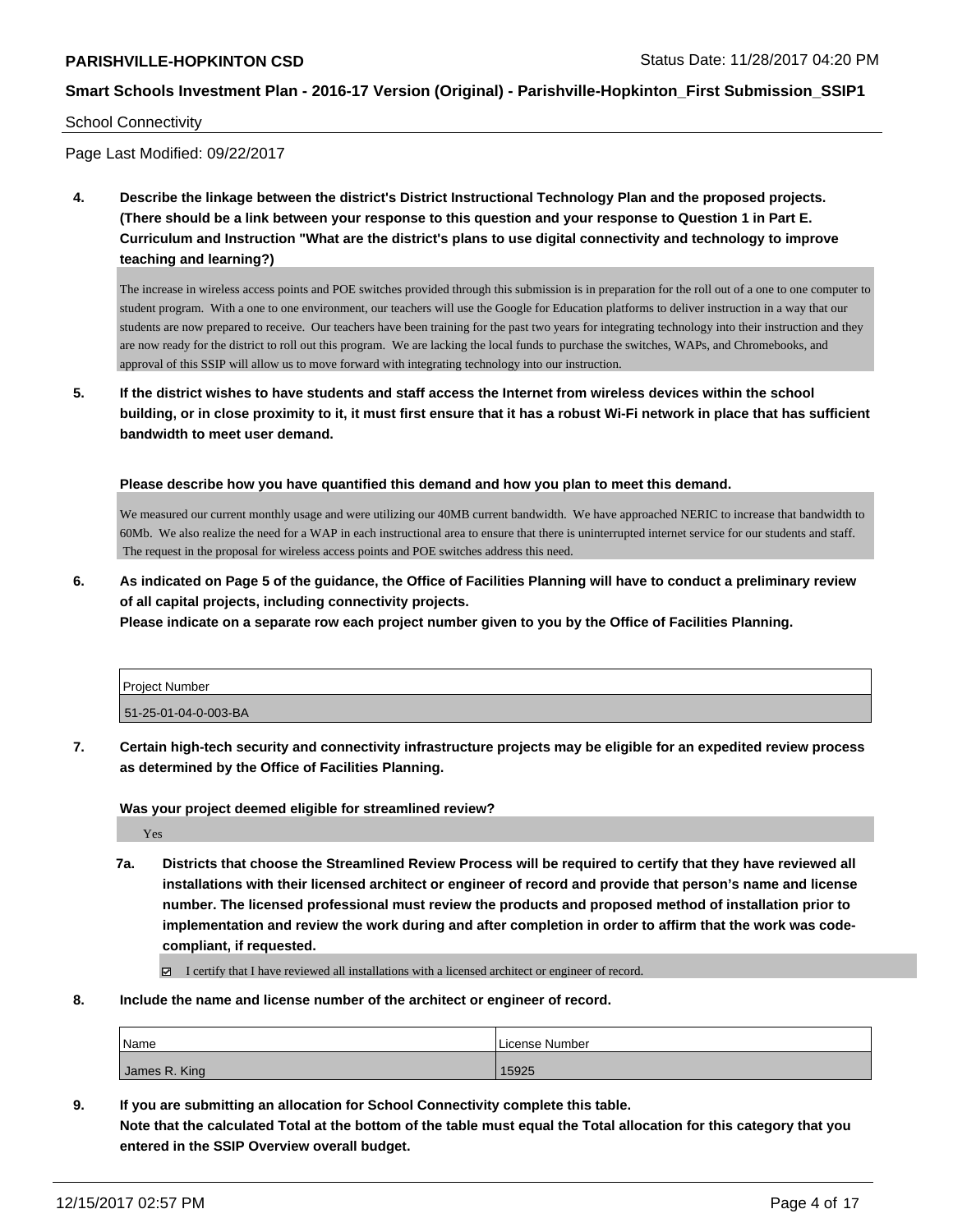School Connectivity

Page Last Modified: 09/22/2017

|                                            | Sub-<br>Allocation |
|--------------------------------------------|--------------------|
| Network/Access Costs                       | 47,000             |
| <b>Outside Plant Costs</b>                 | (No Response)      |
| School Internal Connections and Components | (No Response)      |
| <b>Professional Services</b>               | (No Response)      |
| Testing                                    | (No Response)      |
| <b>Other Upfront Costs</b>                 | (No Response)      |
| <b>Other Costs</b>                         | (No Response)      |
| Totals:                                    | 47,000             |

**10. Please detail the type, quantity, per unit cost and total cost of the eligible items under each sub-category. This is especially important for any expenditures listed under the "Other" category. All expenditures must be eligible for tax-exempt financing to be reimbursed through the SSBA. Sufficient detail must be provided so that we can verify this is the case. If you have any questions, please contact us directly through smartschools@nysed.gov. NOTE: Wireless Access Points should be included in this category, not under Classroom Educational Technology, except those that will be loaned/purchased for nonpublic schools.**

| Select the allowable expenditure | Item to be purchased   | Quantity | Cost per Item | <b>Total Cost</b> |
|----------------------------------|------------------------|----------|---------------|-------------------|
| type.                            |                        |          |               |                   |
| Repeat to add another item under |                        |          |               |                   |
| each type.                       |                        |          |               |                   |
| Network/Access Costs             | wireless access points | 40       | 800           | 32,000            |
| Network/Access Costs             | 48 port POE switches   |          | 5,000         | 10.000            |
| Network/Access Costs             | Core layer 3 Switch    |          | 5,000         | 5,000             |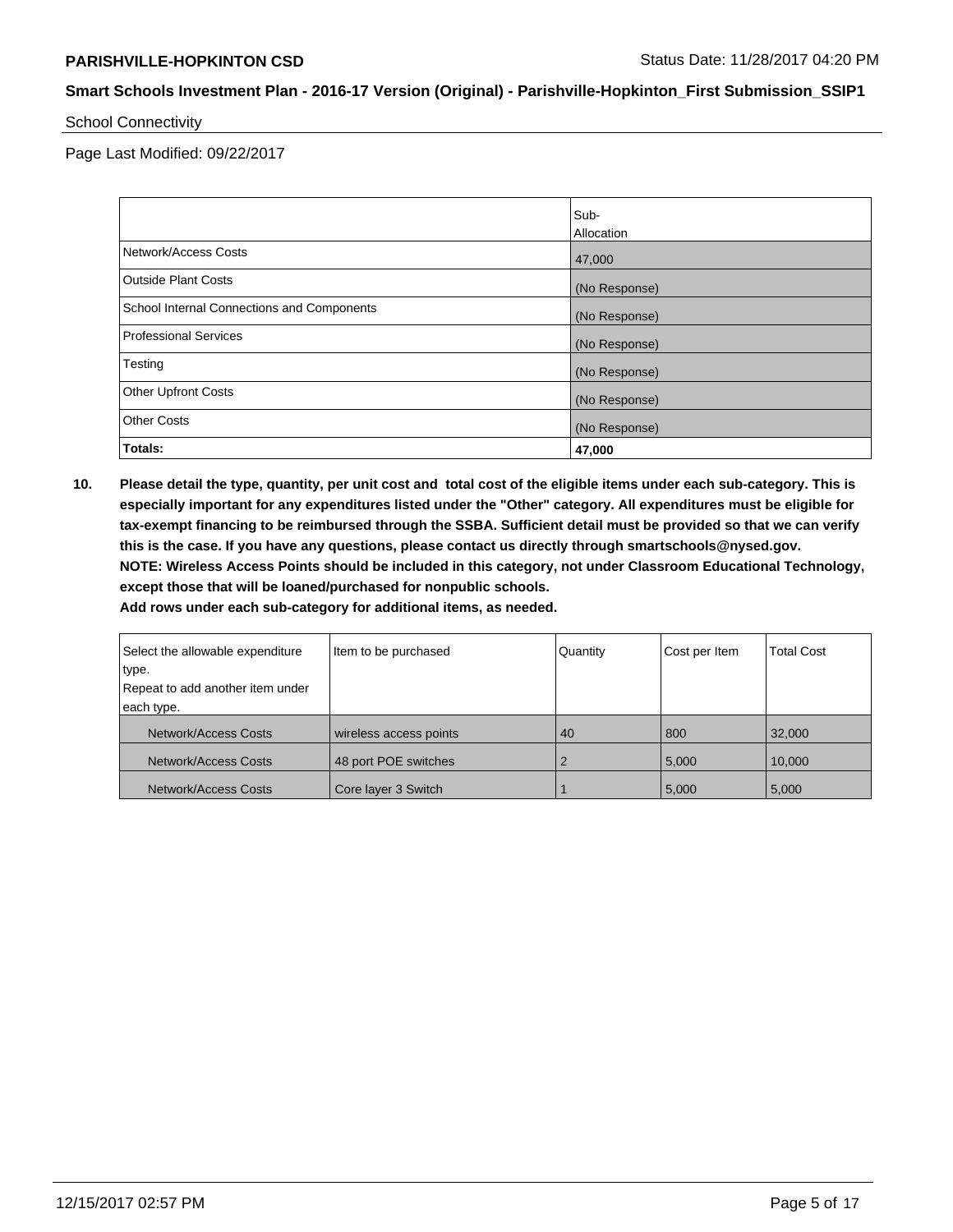## **Smart Schools Investment Plan - 2016-17 Version (Original) - Parishville-Hopkinton\_First Submission\_SSIP1**

Community Connectivity (Broadband and Wireless)

Page Last Modified: 09/22/2017

**1. Describe how you intend to use Smart Schools Bond Act funds for high-speed broadband and/or wireless connectivity projects in the community.**

(No Response)

**2. Please describe how the proposed project(s) will promote student achievement and increase student and/or staff access to the Internet in a manner that enhances student learning and/or instruction outside of the school day and/or school building.**

(No Response)

**3. Community connectivity projects must comply with all the necessary local building codes and regulations (building and related permits are not required prior to plan submission).**

 $\Box$  I certify that we will comply with all the necessary local building codes and regulations.

**4. Please describe the physical location of the proposed investment.**

(No Response)

**5. Please provide the initial list of partners participating in the Community Connectivity Broadband Project, along with their Federal Tax Identification (Employer Identification) number.**

| <b>Project Partners</b> | Federal ID #  |
|-------------------------|---------------|
| (No Response)           | (No Response) |

**6. If you are submitting an allocation for Community Connectivity, complete this table. Note that the calculated Total at the bottom of the table must equal the Total allocation for this category that you entered in the SSIP Overview overall budget.**

|                                    | Sub-Allocation |
|------------------------------------|----------------|
| Network/Access Costs               | (No Response)  |
| <b>Outside Plant Costs</b>         | (No Response)  |
| <b>Tower Costs</b>                 | (No Response)  |
| <b>Customer Premises Equipment</b> | (No Response)  |
| <b>Professional Services</b>       | (No Response)  |
| Testing                            | (No Response)  |
| <b>Other Upfront Costs</b>         | (No Response)  |
| <b>Other Costs</b>                 | (No Response)  |
| Totals:                            | 0              |

**7. Please detail the type, quantity, per unit cost and total cost of the eligible items under each sub-category. This is especially important for any expenditures listed under the "Other" category. All expenditures must be capital-bond eligible to be reimbursed through the SSBA. If you have any questions, please contact us directly through smartschools@nysed.gov.**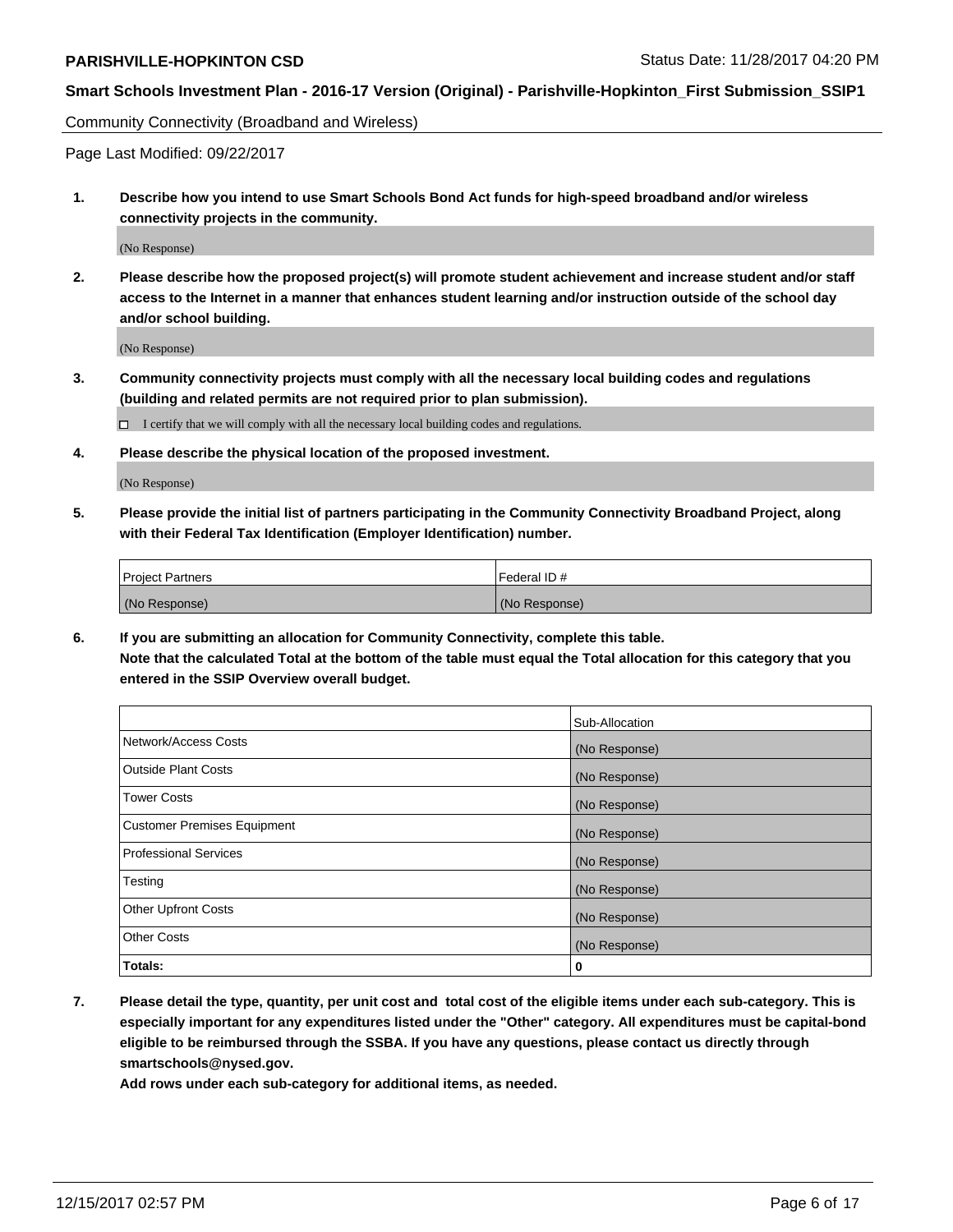Community Connectivity (Broadband and Wireless)

Page Last Modified: 09/22/2017

| Select the allowable expenditure<br>type.<br>Repeat to add another item under<br>each type. | Item to be purchased | Quantity      | Cost per Item | <b>Total Cost</b> |
|---------------------------------------------------------------------------------------------|----------------------|---------------|---------------|-------------------|
| (No Response)                                                                               | (No Response)        | (No Response) | (No Response) | (No Response)     |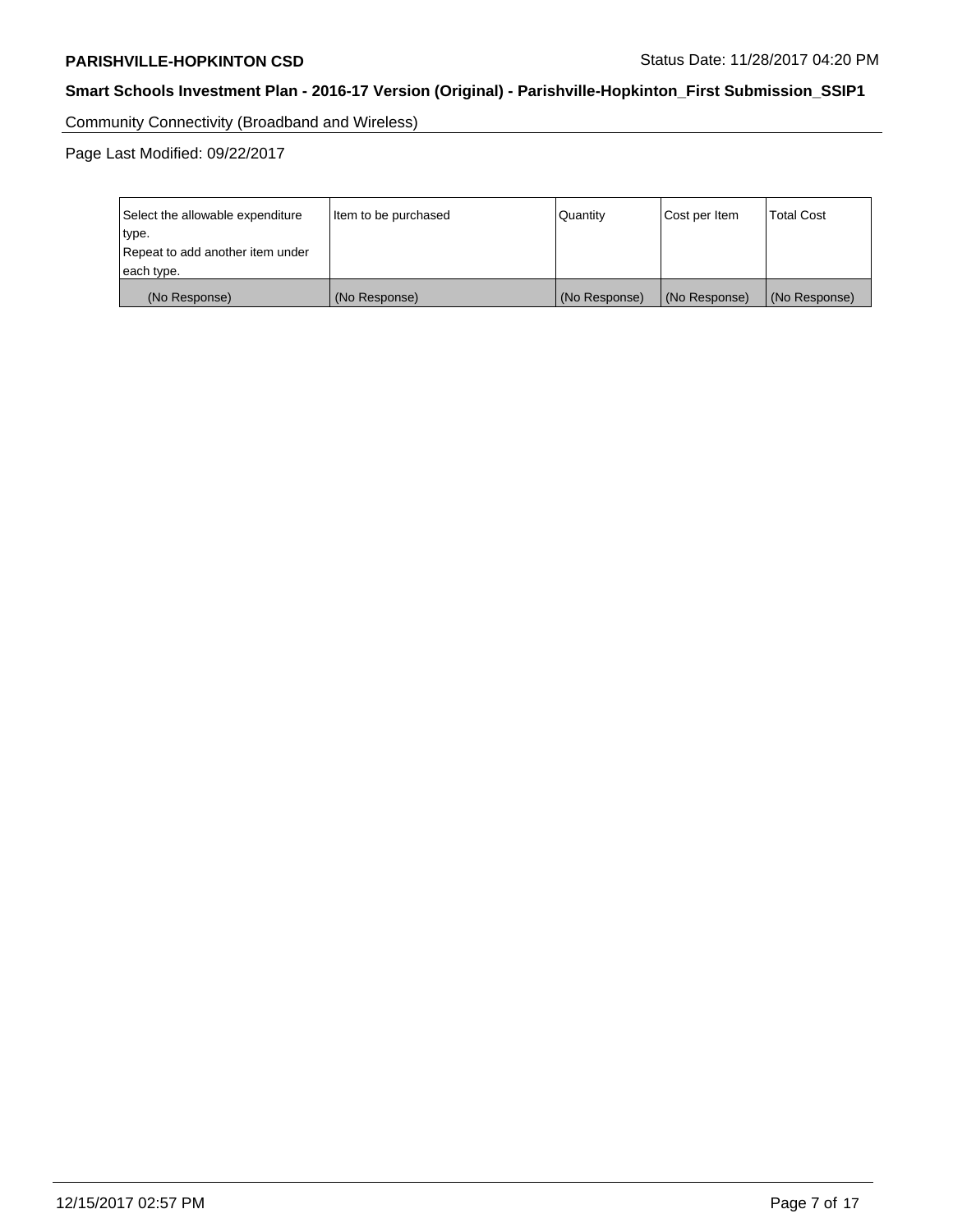### Classroom Learning Technology

Page Last Modified: 09/22/2017

**1. In order for students and faculty to receive the maximum benefit from the technology made available under the Smart Schools Bond Act, their school buildings must possess sufficient connectivity infrastructure to ensure that devices can be used during the school day. Smart Schools Investment Plans must demonstrate that sufficient infrastructure that meets the Federal Communications Commission's 100 Mbps per 1,000 students standard currently exists in the buildings where new devices will be deployed, or is a planned use of a portion of Smart Schools Bond Act funds, or is under development through another funding source.**

**Smart Schools Bond Act funds used for technology infrastructure or classroom technology investments must increase the number of school buildings that meet or exceed the minimum speed standard of 100 Mbps per 1,000 students and staff within 12 months. This standard may be met on either a contracted 24/7 firm service or a "burstable" capability. If the standard is met under the burstable criteria, it must be:**

**1. Specifically codified in a service contract with a provider, and**

**2. Guaranteed to be available to all students and devices as needed, particularly during periods of high demand, such as computer-based testing (CBT) periods.**

**Please describe how your district already meets or is planning to meet this standard within 12 months of plan submission.**

The School District has 445 students. We have contacted our broadband provider, NERIC, and increased broad band from 40Mb to 60Mb. The District is currently at about a 39Mb peak usage, but with the planned increase in devices and wireless access points, we will increase our broadband capacity in the Fall of 2017 to 80Mb. This will be accomplished through our existing contract through NERIC.

## **1a. If a district believes that it will be impossible to meet this standard within 12 months, it may apply for a waiver of this requirement, as described on the Smart Schools website. The waiver must be filed and approved by SED prior to submitting this survey.**

 $\Box$  By checking this box, you are certifying that the school district has an approved waiver of this requirement on file with the New York State Education Department.

#### **2. Connectivity Speed Calculator (Required)**

|                         | I Number of<br>Students | Multiply by<br>100 Kbps | to Convert to<br>Required<br>Speed in Mb | Divide by 1000 Current Speed Expected<br>l in Mb | Speed to be<br>Attained Within Required<br>12 Months | Expected Date<br>When<br>Speed Will be<br>Met |
|-------------------------|-------------------------|-------------------------|------------------------------------------|--------------------------------------------------|------------------------------------------------------|-----------------------------------------------|
| <b>Calculated Speed</b> | 445                     | 44.500                  | 44.5                                     | -60                                              | 80                                                   | <b>Fall 2017</b>                              |

**3. If the district wishes to have students and staff access the Internet from wireless devices within the school building, or in close proximity to it, it must first ensure that it has a robust Wi-Fi network in place that has sufficient bandwidth to meet user demand.**

#### **Please describe how you have quantified this demand and how you plan to meet this demand.**

We intend to use a portion of the Smart Schools Bond Act funds to improve our wireless internet in the building by increasing the number of wireless access points to include one WAP in each instructional room in the building.

We are in the process of increasing our bandwidth with local funds and have included POE switches and a "mother" switch to ensure proper function of the wireless overlay.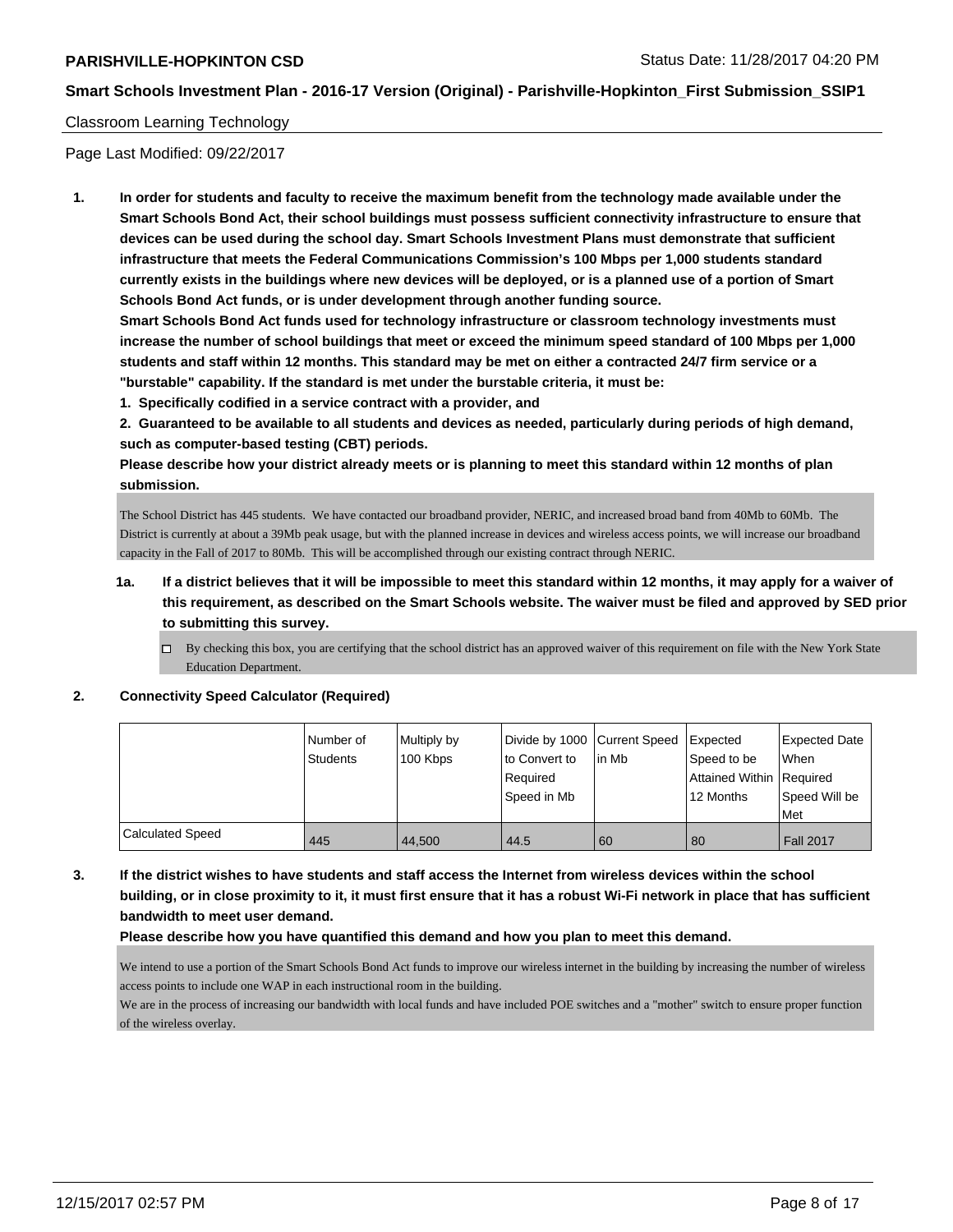## **PARISHVILLE-HOPKINTON CSD STATUS DATE: 11/28/2017 04:20 PM**

## **Smart Schools Investment Plan - 2016-17 Version (Original) - Parishville-Hopkinton\_First Submission\_SSIP1**

#### Classroom Learning Technology

Page Last Modified: 09/22/2017

**4. All New York State public school districts are required to complete and submit an Instructional Technology Plan survey to the New York State Education Department in compliance with Section 753 of the Education Law and per Part 100.12 of the Commissioner's Regulations.**

**Districts that include educational technology purchases as part of their Smart Schools Investment Plan must have a submitted and approved Instructional Technology Plan survey on file with the New York State Education Department.**

- By checking this box, you are certifying that the school district has an approved Instructional Technology Plan survey on file with the New York State Education Department.
- **5. Describe the devices you intend to purchase and their compatibility with existing or planned platforms or systems. Specifically address the adequacy of each facility's electrical, HVAC and other infrastructure necessary to install and support the operation of the planned technology.**

The facilities HVAC and Electrical systems are sufficient to the task of supporting the additional devices outlined in this plan. The infrastructure that requires improvement is the actual WAP layout and increased switch capacity. We will address this by increasing the number of WAP and switch ports through the SSBA investments.

The actual chrome book/tablet purchases will run on the Google platform and Gmail system that is currently in place in the district.

#### **6. Describe how the proposed technology purchases will:**

- **> enhance differentiated instruction;**
- **> expand student learning inside and outside the classroom;**
- **> benefit students with disabilities and English language learners; and**
- **> contribute to the reduction of other learning gaps that have been identified within the district.**

**The expectation is that districts will place a priority on addressing the needs of students who struggle to succeed in a rigorous curriculum. Responses in this section should specifically address this concern and align with the district's Instructional Technology Plan (in particular Question 2 of E. Curriculum and Instruction: "Does the district's instructional technology plan address the needs of students with disabilities to ensure equitable access to instruction, materials and assessments?" and Question 3 of the same section: "Does the district's instructional technology plan address the provision of assistive technology specifically for students with disabilities to ensure access to and participation in the general curriculum?"**

The proposed technology purchases of Chromebooks, tablets, and the improvements of our wireless network will allow all of our students the opportunity to reach the internet at any time. We will incorporate the suite of Google Classroom applications to enhance and differentiate instruction for all of our learners. With all students having a device, we foresee a stronger connection for all students to enhanced access to information, and the ability to expand student learning in a way that they are used to digesting information. We currently use diagnostic tools to track student progress in the computer labs in the building. By moving to a one to one platform, these will now be accomplished in the classroom which will preserve instructional time and the scheduling difficulties associated with stand alone computer labs.

We have only had one ELL student in the past ten years, however, with the ever increasing diversity of our population base, the possibility of new ELL students is always present. With the application of technology, we may not be able to completely compensate for the lack of English proficiency, but we feel strongly that we can help those student be more successful.

Resources which would assist PHCS's ability to meet the needs of Special Education students include the purchase of devices identified as assistive technologies within "Assistive Technology Evaluations" completed on students as per our Committee for Special Education recommendations. In the past year PHCS has evaluated one #504 student for Assistive Technologies through our local BOCES. Completion of a comprehensive Assistive Technology Needs Assessment per student (on an individual basis) under the CSE/CPSE/504 Committees would certainly enhance the district's ability to improve instructional access to technologies for ALL students with disabilities. In addition, funding for purchase of ChromeBooks, iPads and speech to text software for individual students with disabilities would ensure student ability to access the general education curriculum and complete course requirements.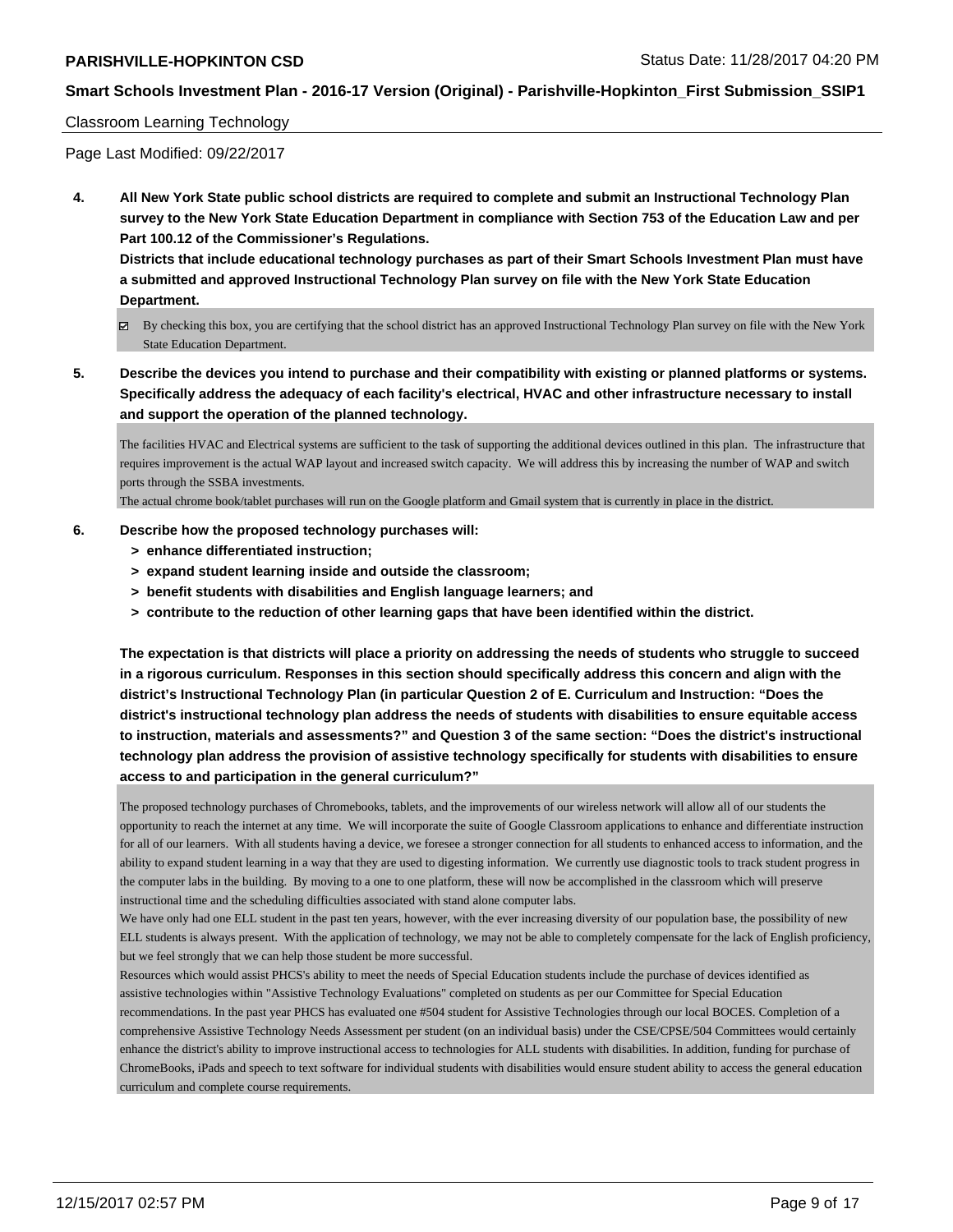## **Smart Schools Investment Plan - 2016-17 Version (Original) - Parishville-Hopkinton\_First Submission\_SSIP1**

#### Classroom Learning Technology

Page Last Modified: 09/22/2017

**7. Where appropriate, describe how the proposed technology purchases will enhance ongoing communication with parents and other stakeholders and help the district facilitate technology-based regional partnerships, including distance learning and other efforts.**

The proposed plan would allow all students to receive communications through a shared file on the google platform through their google drives. Eventually, if parents also had the Google platform at home, that platform could be used to share documents and communications. Our current student management software has a parent portal that is used for communication and students demographics such as grades, attendance, etc...

**8. Describe the district's plan to provide professional development to ensure that administrators, teachers and staff can employ the technology purchased to enhance instruction successfully.**

**Note: This response should be aligned and expanded upon in accordance with your district's response to Question 1 of F. Professional Development of your Instructional Technology Plan: "Please provide a summary of professional development offered to teachers and staff, for the time period covered by this plan, to support technology to enhance teaching and learning. Please include topics, audience and method of delivery within your summary."**

The majority of teachers in the district attended a Google Classroom training on August 12, and October 7, 2016 presented by NYSCATE. Model Schools also offers a Technology Supports Instruction summer camp that provides teachers with rich tools to integrate technology in the classroom on a daily basis. This camp further supports our work with GAFE and integration of technology with NYS Math and ELA modules. Teachers will also attend a variety of trainings offered through the SLL BOCES and NERIC that address the integration of technology and education. Within the district, peer leaders offer peer-to-peer support and mini sessions after school in order to increase productivity within the school. This is currently our most important and effective method of professional development.

Time is allotted during staff development days for turn-key training on technology integration and implementation.

- **9. Districts must contact the SUNY/CUNY teacher preparation program that supplies the largest number of the district's new teachers to request advice on innovative uses and best practices at the intersection of pedagogy and educational technology.**
	- $\boxtimes$  By checking this box, you certify that you have contacted the SUNY/CUNY teacher preparation program that supplies the largest number of your new teachers to request advice on these issues.
	- **9a. Please enter the name of the SUNY or CUNY Institution that you contacted.**

SUNY Potsdam

**9b. Enter the primary Institution phone number.**

315-267-2670

**9c. Enter the name of the contact person with whom you consulted and/or will be collaborating with on innovative uses of technology and best practices.**

Dr. Tony Betrus

**10. A district whose Smart Schools Investment Plan proposes the purchase of technology devices and other hardware must account for nonpublic schools in the district.**

**Are there nonpublic schools within your school district?**

- Yes
- $\boxtimes$  No
- **11. Nonpublic Classroom Technology Loan Calculator**

**The Smart Schools Bond Act provides that any Classroom Learning Technology purchases made using Smart Schools funds shall be lent, upon request, to nonpublic schools in the district. However, no school district shall be**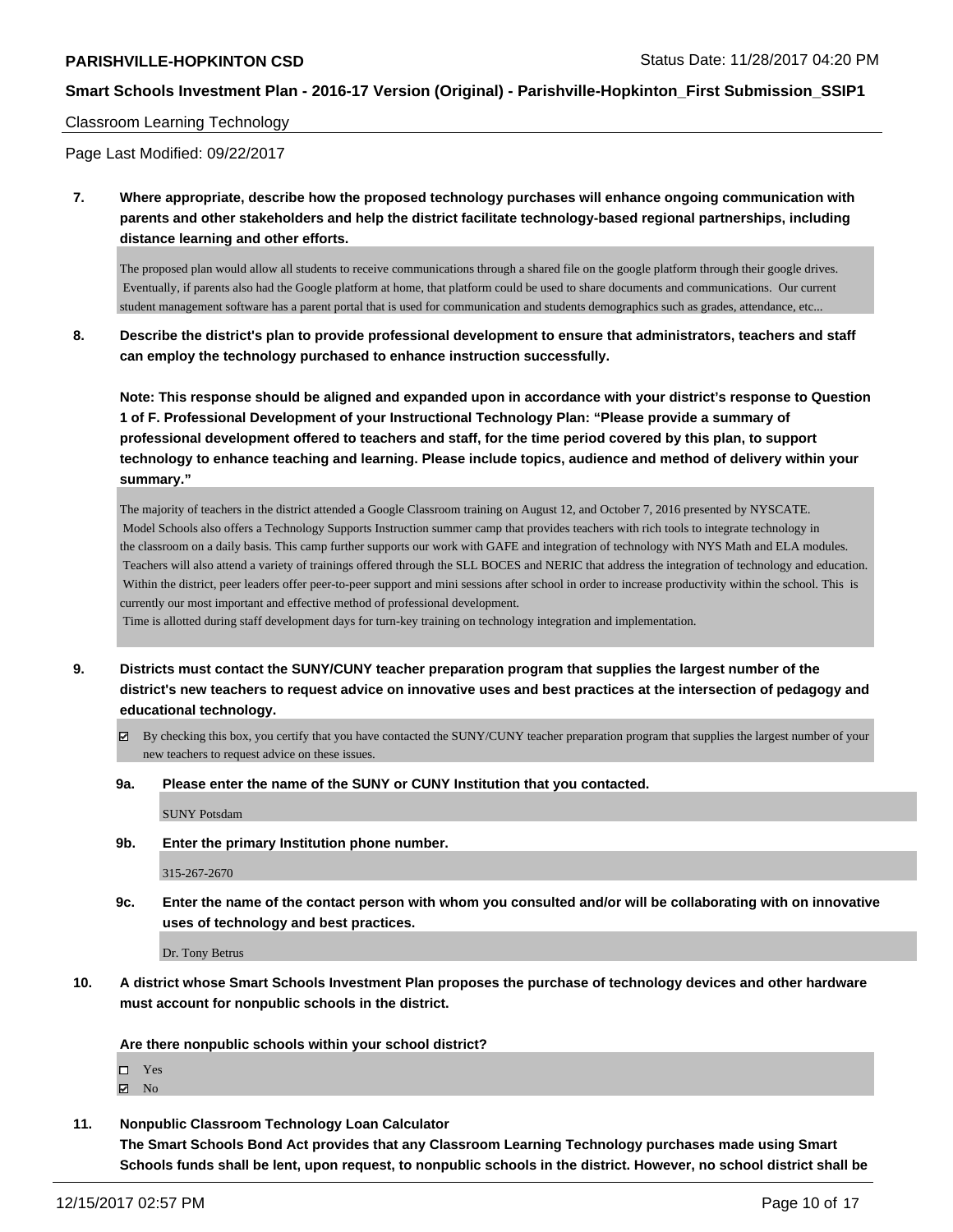### Classroom Learning Technology

Page Last Modified: 09/22/2017

**required to loan technology in amounts greater than the total obtained and spent on technology pursuant to the Smart Schools Bond Act and the value of such loan may not exceed the total of \$250 multiplied by the nonpublic school enrollment in the base year at the time of enactment. See:**

**http://www.p12.nysed.gov/mgtserv/smart\_schools/docs/Smart\_Schools\_Bond\_Act\_Guidance\_04.27.15\_Final.pdf.**

|                                         | 1. Classroom<br>Technology<br>Sub-allocation | 2. Public<br>Enrollment<br>$(2014-15)$ | 3. Nonpublic<br>Enrollment<br>$(2014-15)$ | l 4. Sum of<br>Public and<br>l Nonpublic<br>l Enrollment                      | 15. Total Per<br>Pupil Sub-<br>l allocation | l 6. Total<br>Nonpublic Loan<br>Amount |
|-----------------------------------------|----------------------------------------------|----------------------------------------|-------------------------------------------|-------------------------------------------------------------------------------|---------------------------------------------|----------------------------------------|
| Calculated Nonpublic Loan<br>l Amount i | (No Response)                                |                                        |                                           | (No Response)   (No Response)   (No Response)   (No Response)   (No Response) |                                             |                                        |

**12. To ensure the sustainability of technology purchases made with Smart Schools funds, districts must demonstrate a long-term plan to maintain and replace technology purchases supported by Smart Schools Bond Act funds. This sustainability plan shall demonstrate a district's capacity to support recurring costs of use that are ineligible for Smart Schools Bond Act funding such as device maintenance, technical support, Internet and wireless fees, maintenance of hotspots, staff professional development, building maintenance and the replacement of incidental items. Further, such a sustainability plan shall include a long-term plan for the replacement of purchased devices and equipment at the end of their useful life with other funding sources.**

By checking this box, you certify that the district has a sustainability plan as described above.

**13. Districts must ensure that devices purchased with Smart Schools Bond funds will be distributed, prepared for use, maintained and supported appropriately. Districts must maintain detailed device inventories in accordance with generally accepted accounting principles.**

By checking this box, you certify that the district has a distribution and inventory management plan and system in place.

**14. If you are submitting an allocation for Classroom Learning Technology complete this table. Note that the calculated Total at the bottom of the table must equal the Total allocation for this category that you entered in the SSIP Overview overall budget.**

|                         | Sub-Allocation |
|-------------------------|----------------|
| Interactive Whiteboards | (No Response)  |
| Computer Servers        | (No Response)  |
| Desktop Computers       | (No Response)  |
| Laptop Computers        | 120,000        |
| <b>Tablet Computers</b> | 15,000         |
| <b>Other Costs</b>      | (No Response)  |
| <b>Totals:</b>          | 135,000        |

**15. Please detail the type, quantity, per unit cost and total cost of the eligible items under each sub-category. This is especially important for any expenditures listed under the "Other" category. All expenditures must be capital-bond eligible to be reimbursed through the SSBA. If you have any questions, please contact us directly through smartschools@nysed.gov.**

**Please specify in the "Item to be Purchased" field which specific expenditures and items are planned to meet the district's nonpublic loan requirement, if applicable.**

**NOTE: Wireless Access Points that will be loaned/purchased for nonpublic schools should ONLY be included in this category, not under School Connectivity, where public school districts would list them.**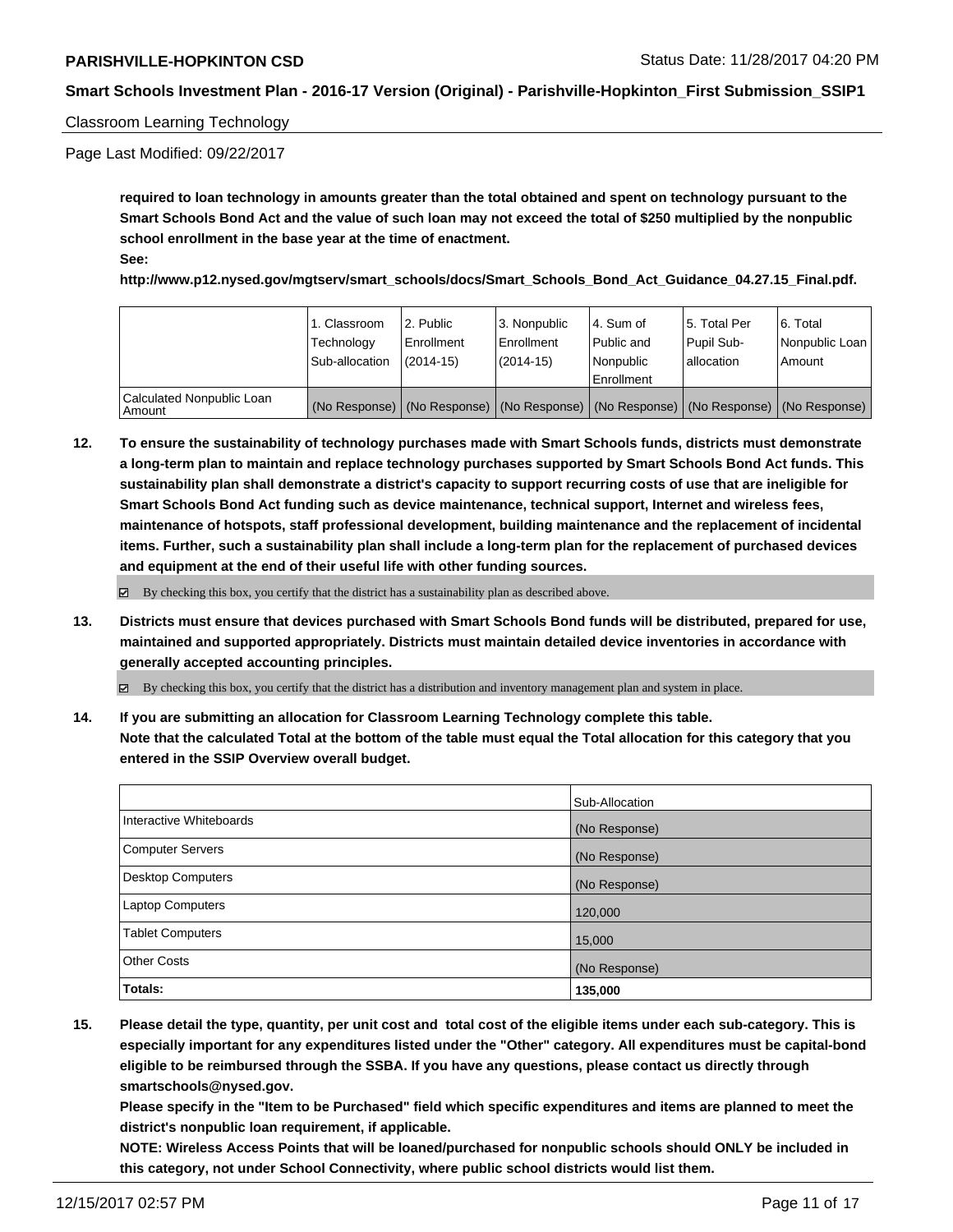## **Smart Schools Investment Plan - 2016-17 Version (Original) - Parishville-Hopkinton\_First Submission\_SSIP1**

Classroom Learning Technology

Page Last Modified: 09/22/2017

| Select the allowable expenditure | Item to be Purchased | Quantity | Cost per Item | <b>Total Cost</b> |
|----------------------------------|----------------------|----------|---------------|-------------------|
| type.                            |                      |          |               |                   |
| Repeat to add another item under |                      |          |               |                   |
| each type.                       |                      |          |               |                   |
| Laptop Computers                 | Chromebooks          | 400      | 300           | 120,000           |
| <b>Tablet Computers</b>          | Tablets              | 50       | 300           | 15,000            |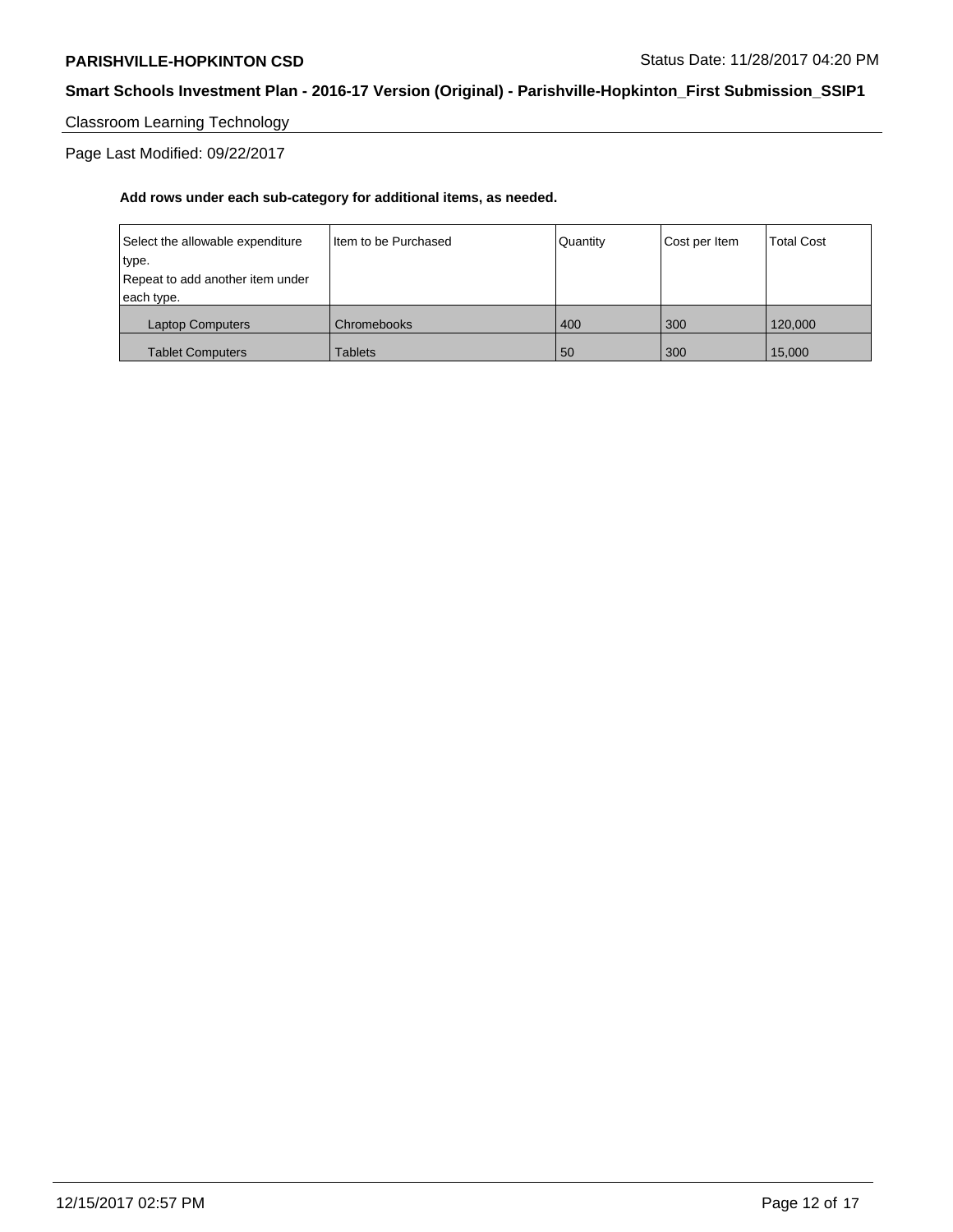## **Smart Schools Investment Plan - 2016-17 Version (Original) - Parishville-Hopkinton\_First Submission\_SSIP1**

#### Pre-Kindergarten Classrooms

Page Last Modified: 09/22/2017

**1. Provide information regarding how and where the district is currently serving pre-kindergarten students and justify the need for additional space with enrollment projections over 3 years.**

(No Response)

- **2. Describe the district's plan to construct, enhance or modernize education facilities to accommodate prekindergarten programs. Such plans must include:**
	- **Specific descriptions of what the district intends to do to each space;**
	- **An affirmation that pre-kindergarten classrooms will contain a minimum of 900 square feet per classroom;**
	- **The number of classrooms involved;**
	- **The approximate construction costs per classroom; and**

**- Confirmation that the space is district-owned or has a long-term lease that exceeds the probable useful life of the improvements.**

(No Response)

**3. Smart Schools Bond Act funds may only be used for capital construction costs. Describe the type and amount of additional funds that will be required to support ineligible ongoing costs (e.g. instruction, supplies) associated with any additional pre-kindergarten classrooms that the district plans to add.**

(No Response)

**4. All plans and specifications for the erection, repair, enlargement or remodeling of school buildings in any public school district in the State must be reviewed and approved by the Commissioner. Districts that plan capital projects using their Smart Schools Bond Act funds will undergo a Preliminary Review Process by the Office of Facilities Planning.**

**Please indicate on a separate row each project number given to you by the Office of Facilities Planning.**

| Project Number |  |
|----------------|--|
| (No Response)  |  |

**5. If you have made an allocation for Pre-Kindergarten Classrooms, complete this table.**

**Note that the calculated Total at the bottom of the table must equal the Total allocation for this category that you entered in the SSIP Overview overall budget.**

|                                          | Sub-Allocation |
|------------------------------------------|----------------|
| Construct Pre-K Classrooms               | (No Response)  |
| Enhance/Modernize Educational Facilities | (No Response)  |
| <b>Other Costs</b>                       | (No Response)  |
| Totals:                                  | 0              |

**6. Please detail the type, quantity, per unit cost and total cost of the eligible items under each sub-category. This is especially important for any expenditures listed under the "Other" category. All expenditures must be capital-bond eligible to be reimbursed through the SSBA. If you have any questions, please contact us directly through smartschools@nysed.gov.**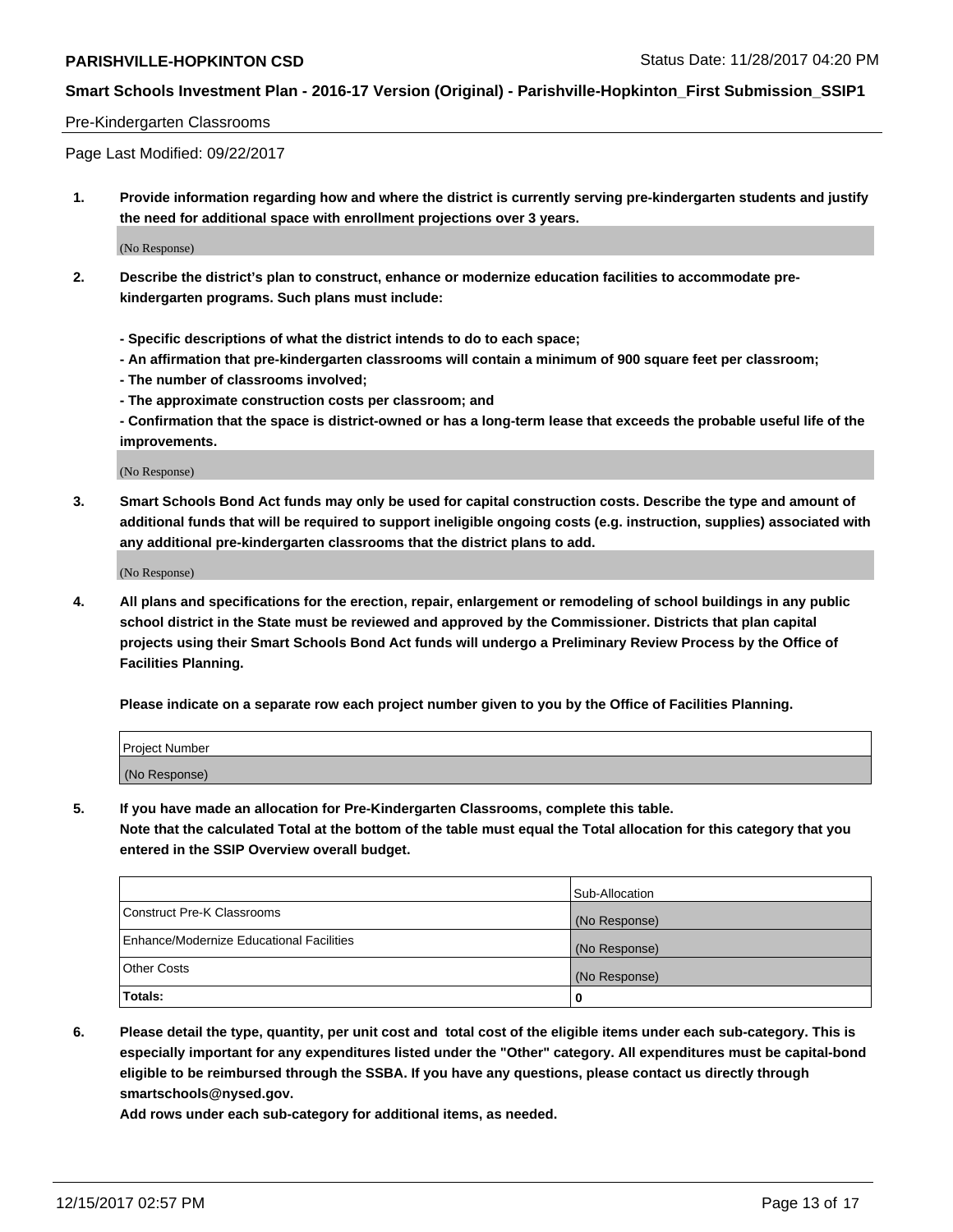# **Smart Schools Investment Plan - 2016-17 Version (Original) - Parishville-Hopkinton\_First Submission\_SSIP1**

# Pre-Kindergarten Classrooms

Page Last Modified: 09/22/2017

| Select the allowable expenditure | Item to be purchased | Quantity      | Cost per Item | <b>Total Cost</b> |
|----------------------------------|----------------------|---------------|---------------|-------------------|
| type.                            |                      |               |               |                   |
| Repeat to add another item under |                      |               |               |                   |
| each type.                       |                      |               |               |                   |
| (No Response)                    | (No Response)        | (No Response) | (No Response) | (No Response)     |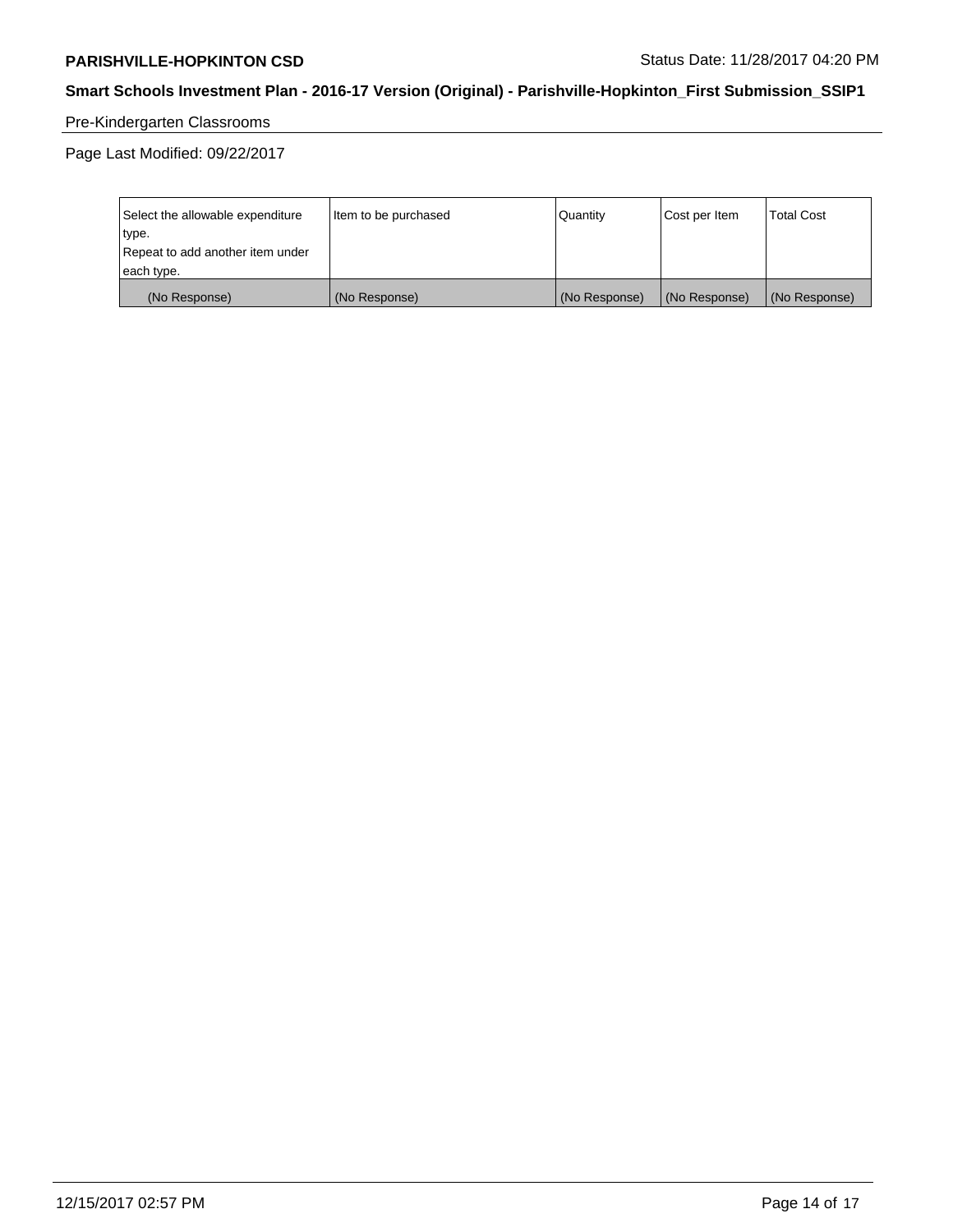## **Smart Schools Investment Plan - 2016-17 Version (Original) - Parishville-Hopkinton\_First Submission\_SSIP1**

#### Replace Transportable Classrooms

Page Last Modified: 09/22/2017

**1. Describe the district's plan to construct, enhance or modernize education facilities to provide high-quality instructional space by replacing transportable classrooms.**

(No Response)

**2. All plans and specifications for the erection, repair, enlargement or remodeling of school buildings in any public school district in the State must be reviewed and approved by the Commissioner. Districts that plan capital projects using their Smart Schools Bond Act funds will undergo a Preliminary Review Process by the Office of Facilities Planning.**

**Please indicate on a separate row each project number given to you by the Office of Facilities Planning.**

| Project Number |  |
|----------------|--|
| (No Response)  |  |

**3. For large projects that seek to blend Smart Schools Bond Act dollars with other funds, please note that Smart Schools Bond Act funds can be allocated on a pro rata basis depending on the number of new classrooms built that directly replace transportable classroom units.**

**If a district seeks to blend Smart Schools Bond Act dollars with other funds describe below what other funds are being used and what portion of the money will be Smart Schools Bond Act funds.**

(No Response)

**4. If you have made an allocation for Replace Transportable Classrooms, complete this table. Note that the calculated Total at the bottom of the table must equal the Total allocation for this category that you entered in the SSIP Overview overall budget.**

|                                                | Sub-Allocation |
|------------------------------------------------|----------------|
| Construct New Instructional Space              | (No Response)  |
| Enhance/Modernize Existing Instructional Space | (No Response)  |
| <b>Other Costs</b>                             | (No Response)  |
| Totals:                                        | 0              |

**5. Please detail the type, quantity, per unit cost and total cost of the eligible items under each sub-category. This is especially important for any expenditures listed under the "Other" category. All expenditures must be capital-bond eligible to be reimbursed through the SSBA. If you have any questions, please contact us directly through smartschools@nysed.gov.**

| Select the allowable expenditure | Item to be purchased | Quantity      | Cost per Item | <b>Total Cost</b> |
|----------------------------------|----------------------|---------------|---------------|-------------------|
| type.                            |                      |               |               |                   |
| Repeat to add another item under |                      |               |               |                   |
| each type.                       |                      |               |               |                   |
| (No Response)                    | (No Response)        | (No Response) | (No Response) | (No Response)     |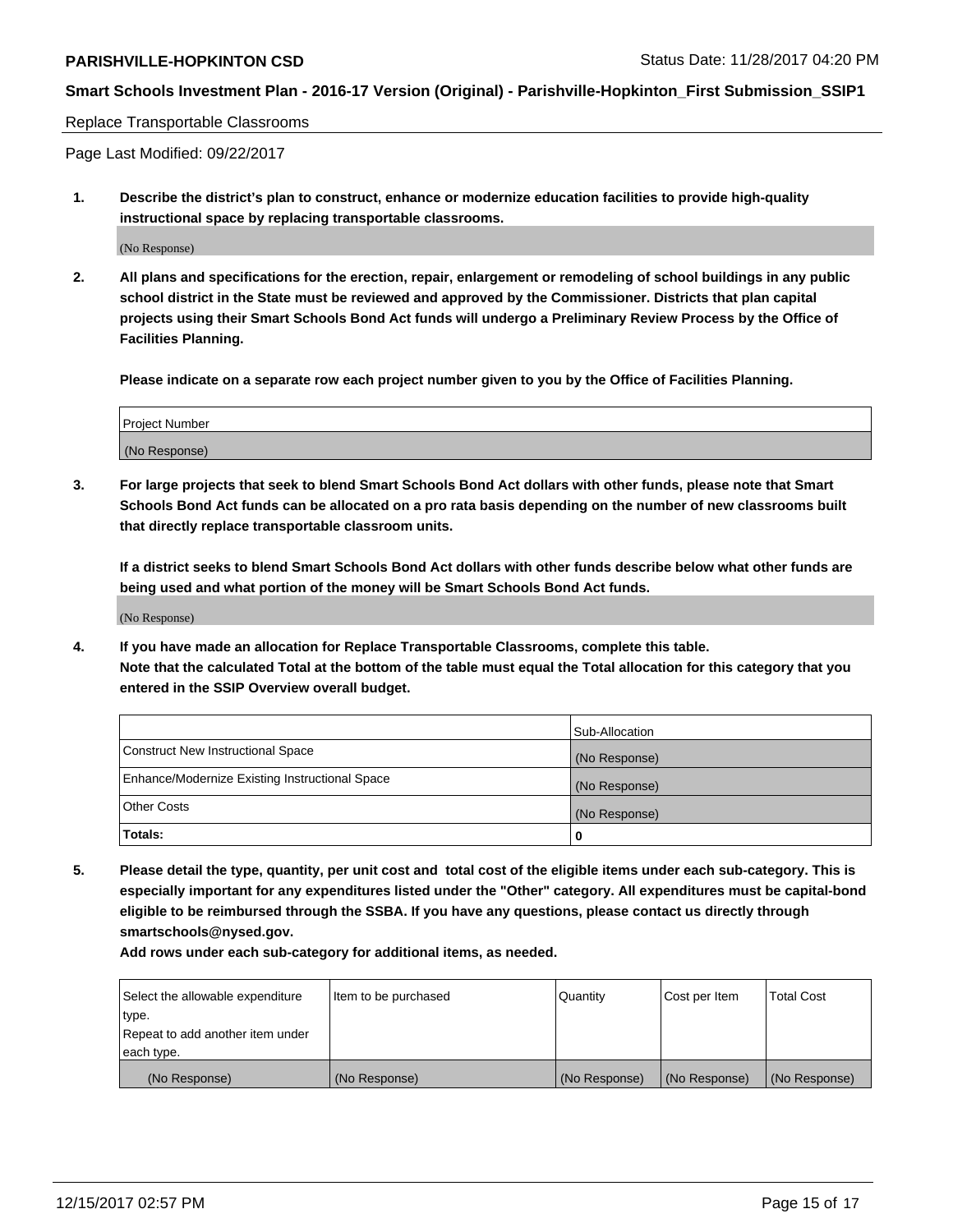## **Smart Schools Investment Plan - 2016-17 Version (Original) - Parishville-Hopkinton\_First Submission\_SSIP1**

#### High-Tech Security Features

Page Last Modified: 09/22/2017

**1. Describe how you intend to use Smart Schools Bond Act funds to install high-tech security features in school buildings and on school campuses.**

We intend to purchase an additional 16 cameras and a new surveillance network recorder/file server to upgrade and enhance our building security. We intend to pull wire, terminate cameras and set up the internally without a capital project.

**2. All plans and specifications for the erection, repair, enlargement or remodeling of school buildings in any public school district in the State must be reviewed and approved by the Commissioner. Districts that plan capital projects using their Smart Schools Bond Act funds will undergo a Preliminary Review Process by the Office of Facilities Planning.** 

**Please indicate on a separate row each project number given to you by the Office of Facilities Planning.**

| Project Number       |  |
|----------------------|--|
| 51-25-01-04-0-003-BA |  |

**3. Was your project deemed eligible for streamlined Review?**

Yes  $\square$  No

**3a. Districts with streamlined projects must certify that they have reviewed all installations with their licensed architect or engineer of record, and provide that person's name and license number. The licensed professional must review the products and proposed method of installation prior to implementation and review the work during and after completion in order to affirm that the work was code-compliant, if requested.**

By checking this box, you certify that the district has reviewed all installations with a licensed architect or engineer of record.

**4. Include the name and license number of the architect or engineer of record.**

| Name          | License Number |
|---------------|----------------|
| James R. King | 15925          |

**5. If you have made an allocation for High-Tech Security Features, complete this table.**

**Note that the calculated Total at the bottom of the table must equal the Total allocation for this category that you entered in the SSIP Overview overall budget.**

|                                                      | Sub-Allocation |
|------------------------------------------------------|----------------|
| Capital-Intensive Security Project (Standard Review) | (No Response)  |
| Electronic Security System                           | 83,400         |
| <b>Entry Control System</b>                          | (No Response)  |
| Approved Door Hardening Project                      | (No Response)  |
| <b>Other Costs</b>                                   | (No Response)  |
| Totals:                                              | 83,400         |

**6. Please detail the type, quantity, per unit cost and total cost of the eligible items under each sub-category. This is especially important for any expenditures listed under the "Other" category. All expenditures must be capital-bond eligible to be reimbursed through the SSBA. If you have any questions, please contact us directly through smartschools@nysed.gov.**